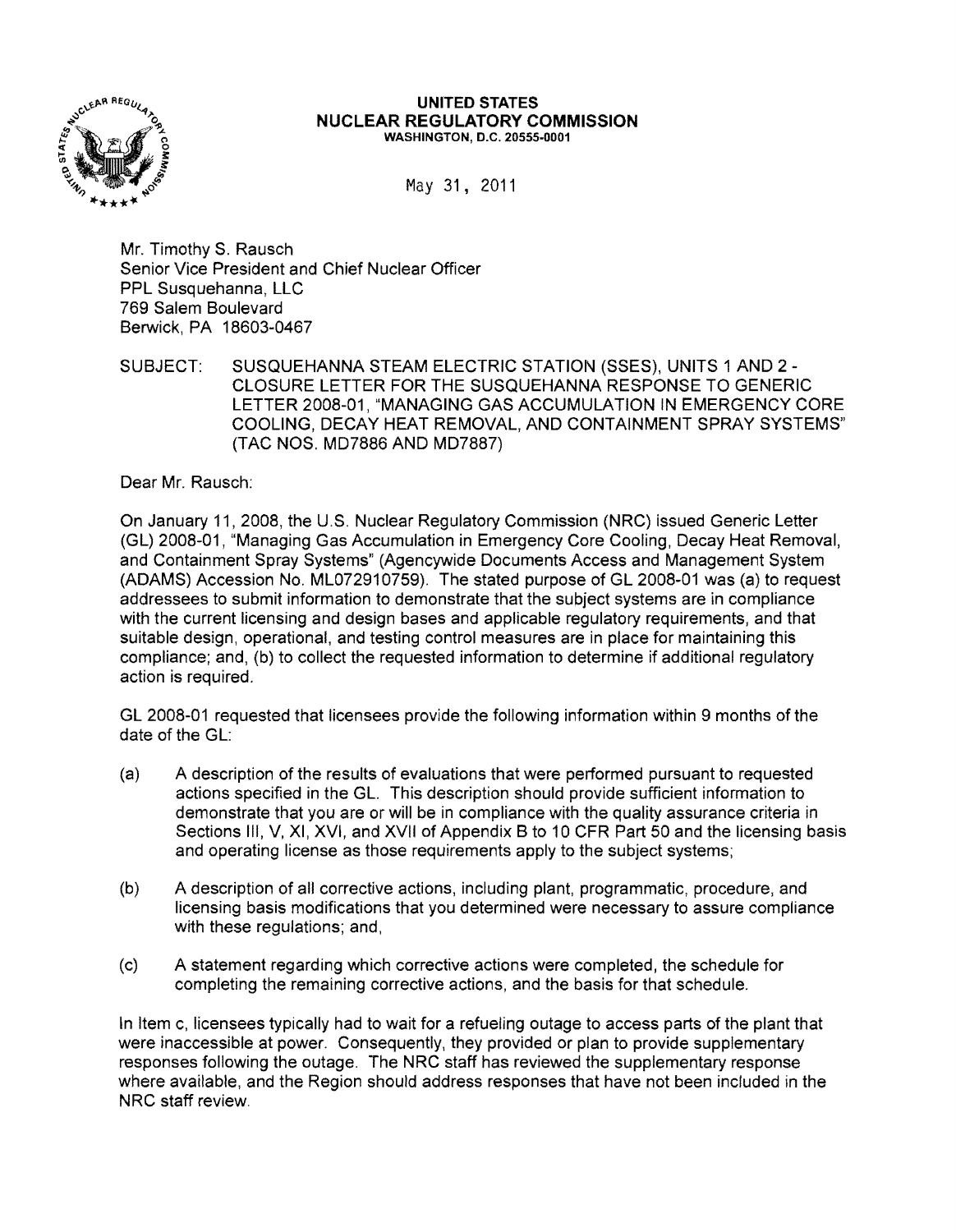## $T.S.$  Rausch  $-2-$

By letters dated April 11, 2008 (ADAMS Accession No. ML081130679), May 27, 2008 (ML081560218), October 14,2008 (ML083010240), August 10, 2009 (ML092240617), July 14, 2010 (ML 101970097), and January 6, 2011 (ML 110060808) PPL Susquehanna, LLC (PPL), the licensee, provided responses to GL 2008-01. The NRC staff has reviewed the licensee responses and has documented the evaluation in Suggestions for the Susquehanna Inspection (ML11137A188, non-publicly available) Using the Guidance Provided in Temporary Instruction (TI) 2515/177 , "Managing Gas Accumulation in Emergency Core Cooling, Decay Heat Removal, and Containment Spray Systems (NRC Generic Letter 2008-01)" (ADAMS Accession No. ML082950666). A list of regulatory commitments is contained in the licensee's letter dated May 27,2008.

Specifically, the letter dated January 6, 2011, provided the following responses to the Request for Additional Information (RAI):

- RAI 1 addressed possible differences between the systems evaluated in the Boiling Water Reactor Owners Group (BWROG) Report and those at SSES and any differences between the pump suction void criteria in the BWROG Report and NRC Inspection Guidance, Rev. 9. The licensee stated that there were no discrepancies between systems discussed in the BWROG Report and the SSES systems. The licensee has established suction piping void acceptance criteria consistent with NRC guidance. The NRC staff concludes that this acceptably addresses the question.
- RAI 2 addressed the possibility of a void at a localized high point created within a pump. The licensee stated that the pumps in question are under positive pressure when in standby condition making it extremely unlikely that a void will form. Additionally, several pumps are multi-stage vertical pumps with the pump impellers situated below the suction piping. This configuration is not subject to gas voiding within the pumps. The NRC staff concludes that this acceptably addresses the question.
- RAI 3 addressed gas transport to suction piping from high points in the system at conditions other than minimum flow. The licensee stated that the suction piping evaluations considered all system operating conditions, where voids could be transported from high points in the system to the emergency core cooling system pumps. The NRC staff reviewed the licensee provided method used to develop the void acceptance criteria. The NRC staff concludes that this is responsive to the GL.

The NRC staff has reviewed the licensee's responses and has determined that for SSES, Units 1 and 2, the licensee has acceptably addressed each request, that the licensee has also acceptably demonstrated "that gas accumulation is maintained less than the amount that challenges operability of these systems, and that appropriate action is taken when conditions adverse to quality are identified," as stated in GL 2008-01. Therefore, the NRC staff finds that the subject systems are currently operable.

Consequently, your GL response is considered closed and no further information or action is requested of you with the exception of any commitments the licensee has made with respect to the GL responses.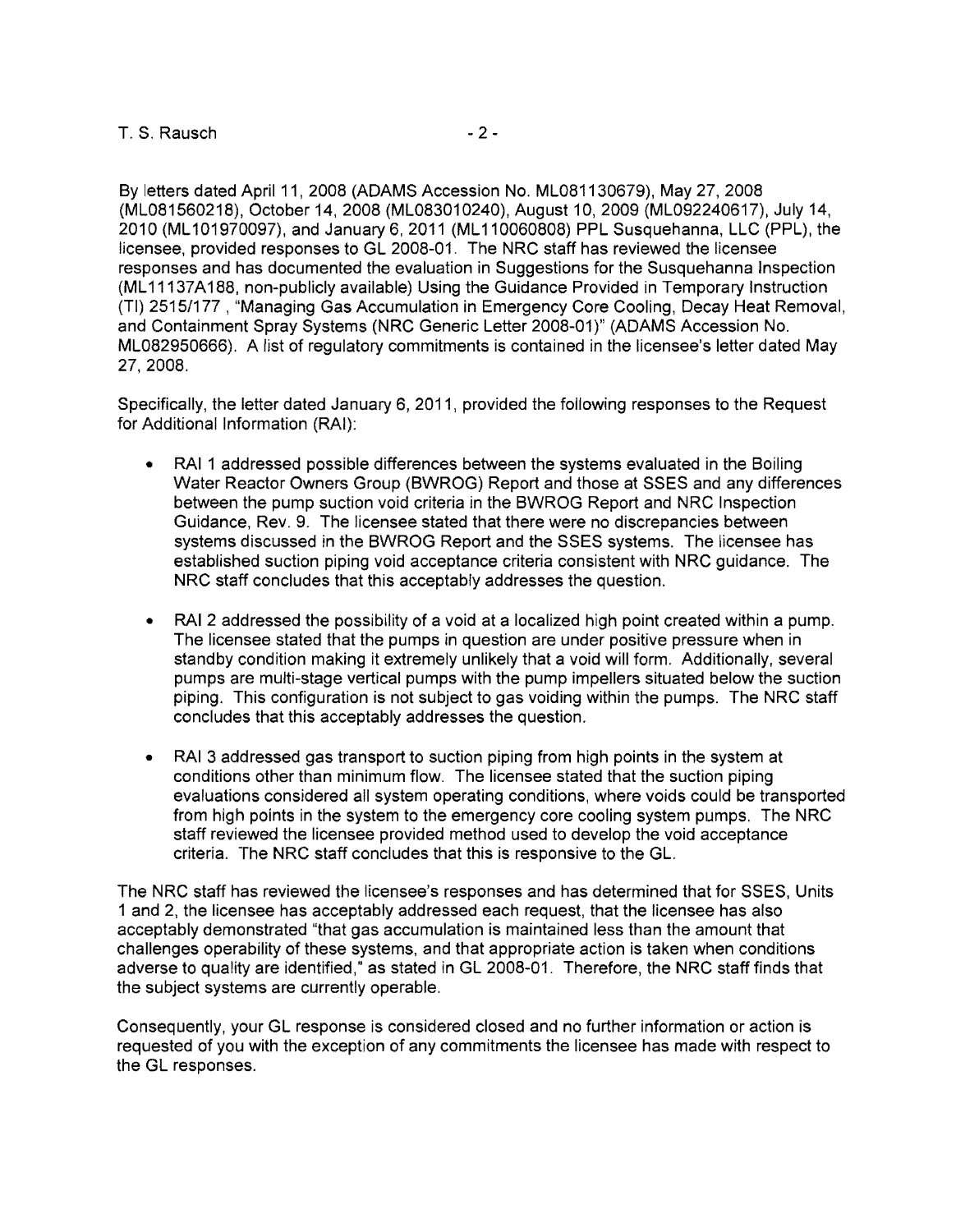## T. S. Rausch - 3

Notwithstanding, the NRC's Region I staff may decide to perform (and would contact you to schedule) an inspection using TI 2515/177. The TI 2515/177 is confirmatory in nature in that it directs NRC inspectors (a) to assess applicable information that is available at the plant, (b) to selectively verify that the licensee has implemented or is in the process of acceptably implementing the commitments, modifications, and programmatically controlled actions described in the licensee's response to GL 2008-01, and (c) to confirm that the plant-specific information supports a conclusion that subject systems operability is reasonably ensured or, conversely, to identify items where additional follow-up is necessary to confirm the NRC staff conclusions.

The NRC staff is continuing to engage with stakeholders regarding the creation of durable guidance for Gas Management which may require additional actions by the licensee beyond the scope of GL 2008-01.

If you have any questions regarding this letter, please feel free to contact me at (301) 415- 3308.

Sincerely,

 $\frac{1}{2}$  ,  $\frac{1}{2}$ 

Bhalchandra K. Vaidya, Project Manager Plant Licensing Branch 1-1 Division of Operating Reactor Licensing Office of Nuclear Reactor Regulation

Docket Nos. 50-387 and 50-388

cc: Distribution via Listserv